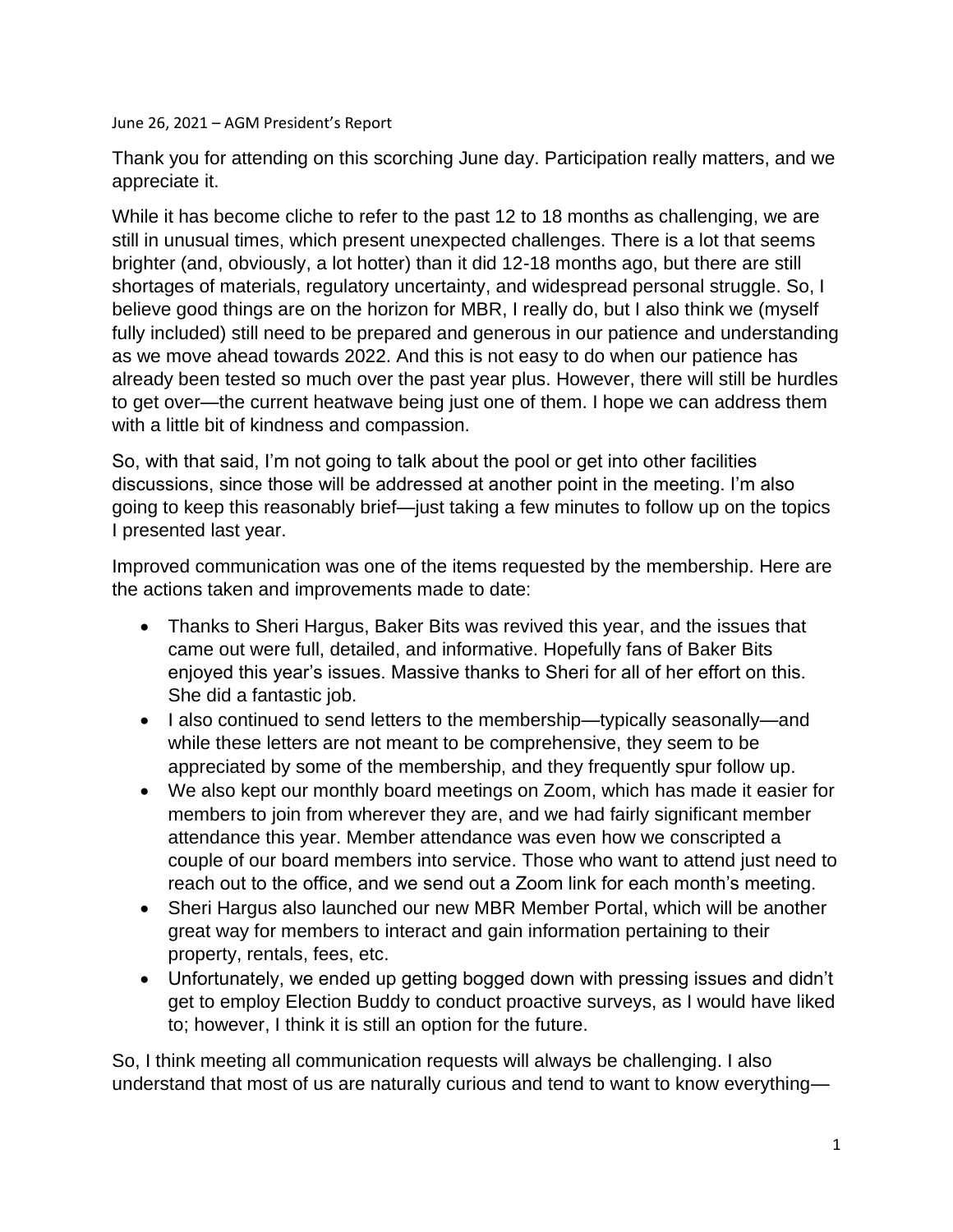soup to nuts—but I do believe we now have numerous communication channels working, and it feels like a good foundation on which to build.

On the always energized topic of rentals, I'm going to leave most of this for another portion of the meeting as well, but I will just reiterate a preference for a middle-of-theroad approach to best meet the needs and desires of all of our members. I don't believe in eliminating short-term rentals, and I don't think there is an appetite for that from the majority of our membership; however, I do think there should be rules, and that those rules should be enforced. Short-term renters are not members of the community and don't share the same long-term connection to Mount Baker Rim, so I think it is essential that the rules (and their enforcement) ensure that MBR owners and their personal guests are able to enjoy their time here without significant impact.

One other thing I'd just like to mention—just to get people thinking about it—is that there is a serious lack of long-term rental housing in Glacier. Local business owners are struggling to find help because many local employees are being forced to move out of the area due to the shortage of affordable, long-term rental housing. So, I mention this just to get people thinking about possible solutions. Obviously, this isn't specifically MBRs problem to solve, but most MBR members enjoy our local restaurants and other businesses, and most of us would like to see those businesses continue to thrive and continue to enhance our experience here within the broader community. So, this mention is just to help create awareness of a local issue.

I had a topic on here last year called "Personal Agendas versus Democracy," and I talked a bit about trying to make sure that we're representing ALL Mount Baker Rim members—and not just those with the most visible agenda items. And I genuinely believe that this board has operated in this fashion—trying to fairly represent everyone. On many occasions, each one of us has ended up voting for something we didn't personally agree with—but that we felt made sense for the broader population. I really admire that type of selfless action taken on behalf of others. So, I won't belabor this topic, but I think the ability to look at everything through the lens of "What is best for the entire community," is a really great quality in a board member. And on that note, I'd just like to take one more minute to say thank you and to express my admiration for my fellow board members. I think Rheannon, Chris, David, Steve, Ben, Rip, and Sheri have served this community valiantly through difficult times. I have great respect for their commitment and service.

I would also like to take a moment to thank our staff, who have managed to roll with change and upheaval with the utmost flexibility and commitment. I want to extend a warm welcome to Michael Wilson, who has just joined us as our new MBR Community Manager. He brings great expertise, and I know he is excited to be getting started. Kenny Sather is as dependable as the sun and the moon. He takes exceptional pride in keeping the Rim looking great, and he works hard, even under adverse conditions. I want to sincerely thank him for his ongoing commitment to MBR. Laura Meyer is the picture of organization, adaptability, conscientiousness, and follow through. She has